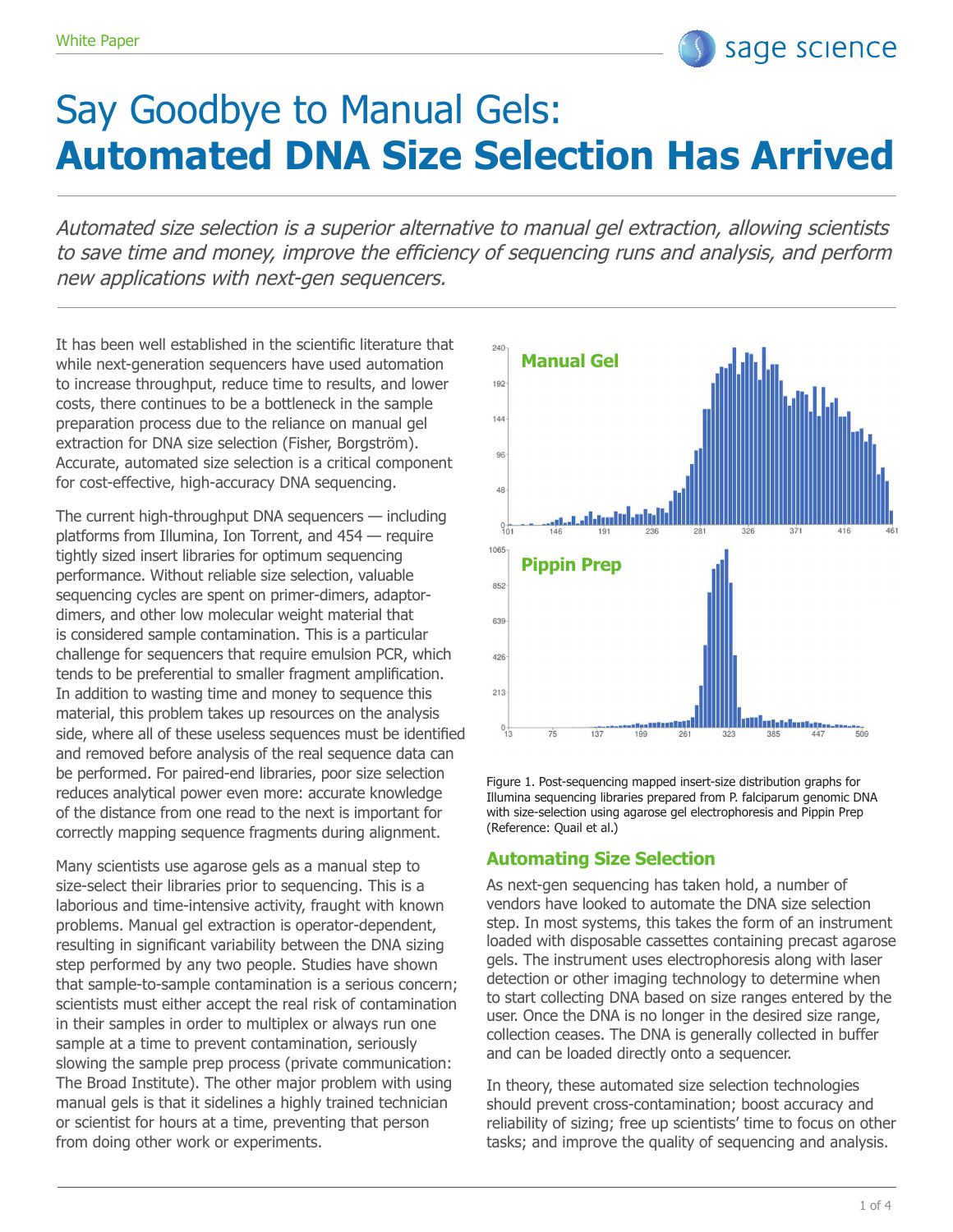sage science

Though not all automated systems measure up, the best options do accomplish those goals. Scientists at the genome center at Emory University, for example, say they have been able to shave nearly a full day off the sample prep process for Illumina's mate-pair library prep by using automated DNA size selection. The lab uses the Pippin Prep automated sizing platform from Sage Science to replace the 16-hour runs that had previously been done on gels with a very low agarose concentration. Size selection on the Pippin Prep takes about an hour, according to scientists at the genome center (Sage Science blog, May 2012).

Scientists at the genome center at Emory University, for example, say they have been able to shave nearly a full day off the sample prep process for Illumina's mate-pair library prep by using automated DNA size selection.

The Emory team had previously tried a different automated size selection platform, but it would not work for fragments larger than 1 kb. Once the lab started running large mate-pair libraries that could range from 3 kb to 20 kb, the scientists assessed alternatives and chose the Pippin instrument.

Scientists at other labs report that automated size selection has freed up resources: technicians or researchers who would previously have spent hours preparing and slicing gels can instead load those samples, often several at once, on a size selection platform that requires minimal hands-on time. While those samples are running, the same person is able to perform other critical steps in the experimental workflow. In an era of uncertain funding and layoffs at genome centers and academic labs, this technology allows scientists to increase efficiency in their labs.

Similarly, the ability of accurate size selection to improve the efficiency of sequencing runs also fills an important need. With tighter size selection, scientists might fit an experiment that would have taken two Illumina lanes onto a single lane, saving money and time. The technology also boosts the accuracy of sequence analysis, making for more reliable results with less time spent manually reviewing alignments or assemblies.

## **Case Study: Better Genome Assemblies**

At the DNA Technologies Laboratory at the National Research Council of Canada, scientists are using automated size selection to improve the quality of their genome assemblies. Assembly projects tend to focus on large plant and fungal genomes, for which the scientific team relies on Illumina and 454 sequencing, often combining them to make a hybrid genome assembly that takes advantage of both platforms (Sage Science blog, July 2012).

Most of the libraries run in the lab are relatively short, standard paired-end libraries ranging from 200 bases to 400 bases, according to Andrew Sharpe, Research Officer and Group Leader of the Saskatoon-based laboratory, which also serves as a core facility for NRC and other Canadian government agencies. The team also runs longer mate libraries, usually in the range of 3 kb to 10 kb. Automated size selection has proven beneficial for both types of libraries.

Sharpe and his team shifted away from manual gel extractions and now use the Pippin Prep and the BluePippin from Sage Science to perform more efficient, automated size selection. In addition to saving time, Sharpe says that using the Pippin platform enables his lab to create multiple pairedend libraries of different insert sizes for the same sample. Those libraries, which could for example be set up as 200 base, 300-base, and 400-base inserts, are then sequenced and assembled together using SOAPdenovo or other tools.

"If you assemble one of the libraries, then you'll end up with an assembly. But if you assemble all three together using three different lengths, you get quite a bit better product," Sharpe says. "The nice thing with the Pippin Prep is being able to easily get those discrete size ranges."

## **Less DNA, More Applications**

The Broad Institute has used automated size selection to increase throughput and reduce variability in its Genome Sequencing Platform. Sheila Fisher, director of operations and development for the sequencing platform, worked with Sage Science to implement the Pippin platform for DNA sizing. She found that one of the benefits of using this solution was boosting the sample recovery. With manual gel extraction, a lot of the DNA is lost, but with the Pippin automated size selection, sample yield is significantly higher (Bridger).

In cases where Fisher's team would have needed 3 micrograms or more of DNA to start, they can now begin with just 100 nanograms - a 40-fold improvement. Because of this advance, the Genome Sequencing Platform can now accept samples that were previously considered unsuitable for sequencing.

"If you assemble one of the libraries, then you'll end up with an assembly. But if you assemble all three together using three different lengths, you get quite a bit better product," Sharpe says. "The nice thing with the Pippin Prep is being able to easily get those discrete size ranges."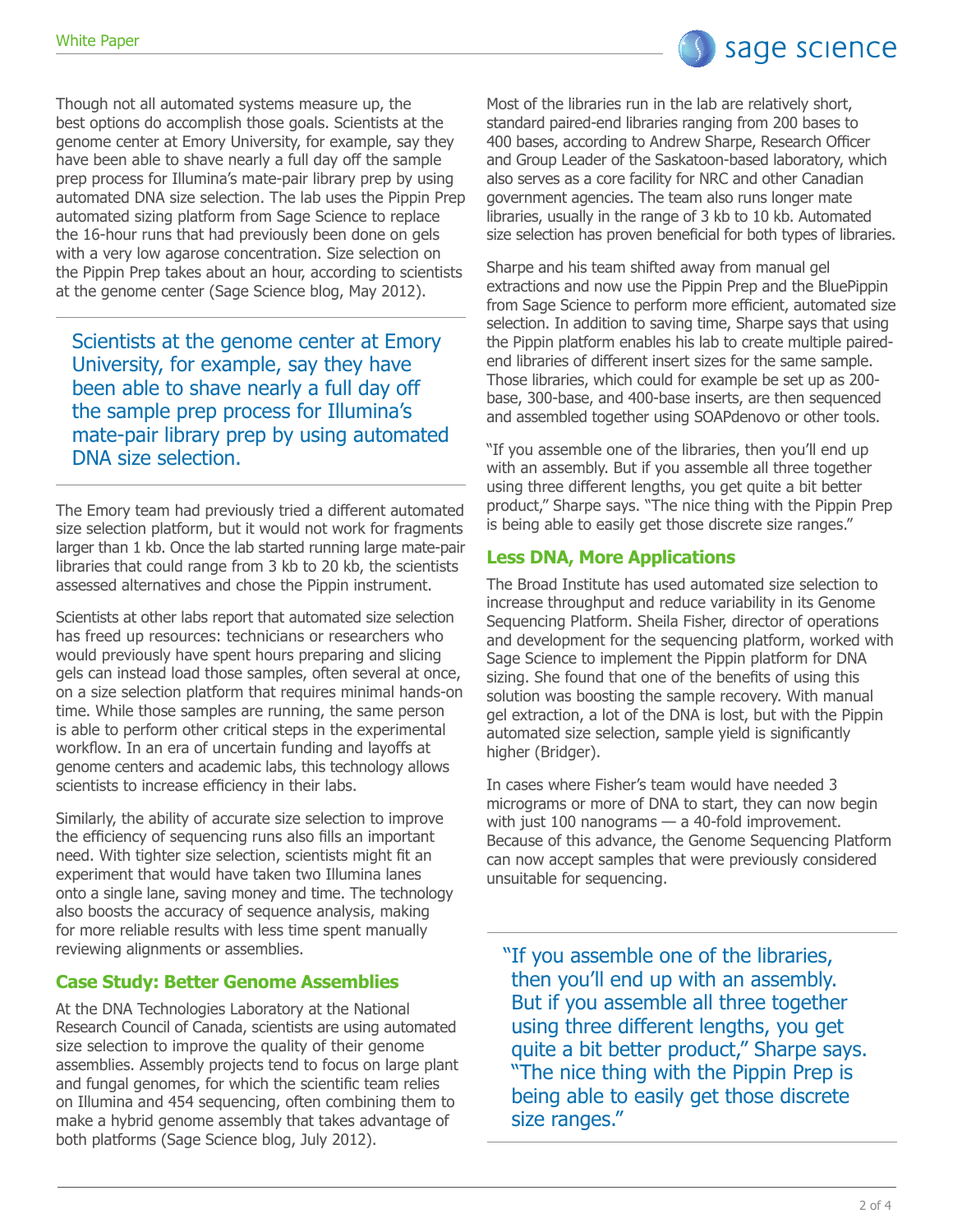Beyond precious samples with limited DNA, automated size selection has enabled a number of applications that were difficult or even impossible with a manual gel extraction approach, including ChIP-seq and a new method for massive-scale genotyping for hundreds of markers across hundreds or thousands of samples.

## **Case Study: Size Selection for ChIP-Seq**

The large-scale study of chromatin immunoprecipitation with a next-gen sequencer (ChIP-seq) has gained traction quickly in the genomics field, but still has technical limitations due to the small amounts of sample typically available for such studies.

Thomas Westerling, a scientist at the Dana-Farber Cancer Institute's Center for Functional Cancer Epigenetics, evaluated the Pippin Prep platform for size selection, since that preparative step often contributes to sample loss or cross-contamination. He ran several ChIP studies on the Pippin, as well as on E-gel® SizeSelect™ gels for comparison purposes (Westerling).

Across the experiments, Westerling determined that Pippin Prep was well suited to the particular sample prep needs of ChIP-seq studies. Despite nanogram-scale starting material, Pippin returned good enrichment levels with strong agreement to the original sample.

In the study, Westerling noted that the Pippin platform produced higher-accuracy sizing with far less manual work than the E-gel alternative. "BioAnalyzer tracings confirm that the Pippin Prep size selection selected more accurate broad size ranges with good yield across the full size range selected," Westerling wrote in an application note detailing the work. "In contrast, the BioAnalyzer tracing for the E-gel run confirmed a lower than expected size range, with a marked absence of above 300bp fragments in the ChIP sample. In addition, the analysis revealed that smaller primer-dimers and adaptor-dimers were not adequately separated from the amplified ChIP DNA."

## **Case Study: Massively Multiplexed Genotyping**

A paper published in PLoS One in May of 2012 reports a novel method enabled by automated size selection to perform low-cost, massively parallel genotyping that does not require prior knowledge of an organism's genome sequence (Case Study). The publication, entitled "Double Digest RADseq: An Inexpensive Method for De Novo SNP Discovery and Genotyping in Model and Non-Model Species," came from the Harvard University lab of Hopi Hoekstra, a professor in the departments of Organismic & Evolutionary Biology and Molecular & Cellular Biology (Peterson).

The method reported builds on reduced-representation genome sequencing, commonly called RADseq, improving the approach by lowering costs and increasing accuracy.

The Hoekstra team found that Pippin automated size selection was more than twice as precise as even the best-case manual gel practitioner, with better yield as well.

RADseq deploys restriction enzymes across the genomes of many individuals, cutting at certain predefined sequences to generate a slew of fragments to interrogate. This allows scientists to sample large numbers of individuals at once, looking for hundreds or thousands of variants in each — but doing so in just, say, half a percent of that organism's genome. For applications ranging from evolutionary development to population studies to QTL mapping, having even a small fraction of the genome can be very informative.

Reducing the fraction of genome to sequence allows scientists to study far more genomes at a reasonable cost than would otherwise be possible. However, a major challenge for the utility of the RADseq approach has been the accuracy and reproducibility of size selection. For RADseq to work, every genome that has been randomly reduced by the restriction enzymes must produce the same selection of fragments for scientists to be able to learn anything by comparing them. Successful RADseq, therefore, relies on near-perfect size selection; manual gel extractions, on the other hand, are widely known to be subject to both operator-to-operator variability as well as each person's own variation in slicing.

Brant Peterson, PhD, a postdoctoral fellow in the Hoekstra lab and lead author on the paper, says that the need for such precise size selection has been a limiting factor for RADseq. If an experiment sampling many regions across many individuals winds up generating fragments that are not comparable, "when you go to stack them all up, no one has everything and no spot is sampled in everyone," Peterson says. "The devil in the detail is that your probability of getting it right has to be really, really high each time for each region in each individual — or else you end up not being able to do your analysis."

The Hoekstra lab acquired the Pippin Prep from Sage Science to determine whether automated size selection offered a precision that could make RADseq significantly more useful for population genetics or quantitative genetics studies, where scientists might need to examine hundreds of variants across hundreds or thousands of samples.

In this experiment, the Hoekstra team found that Pippin automated size selection was more than twice as precise as even the best-case manual gel practitioner, with better yield as well. For instance, if running the RADseq experiment through Pippin Prep would have generated 20,000 shared